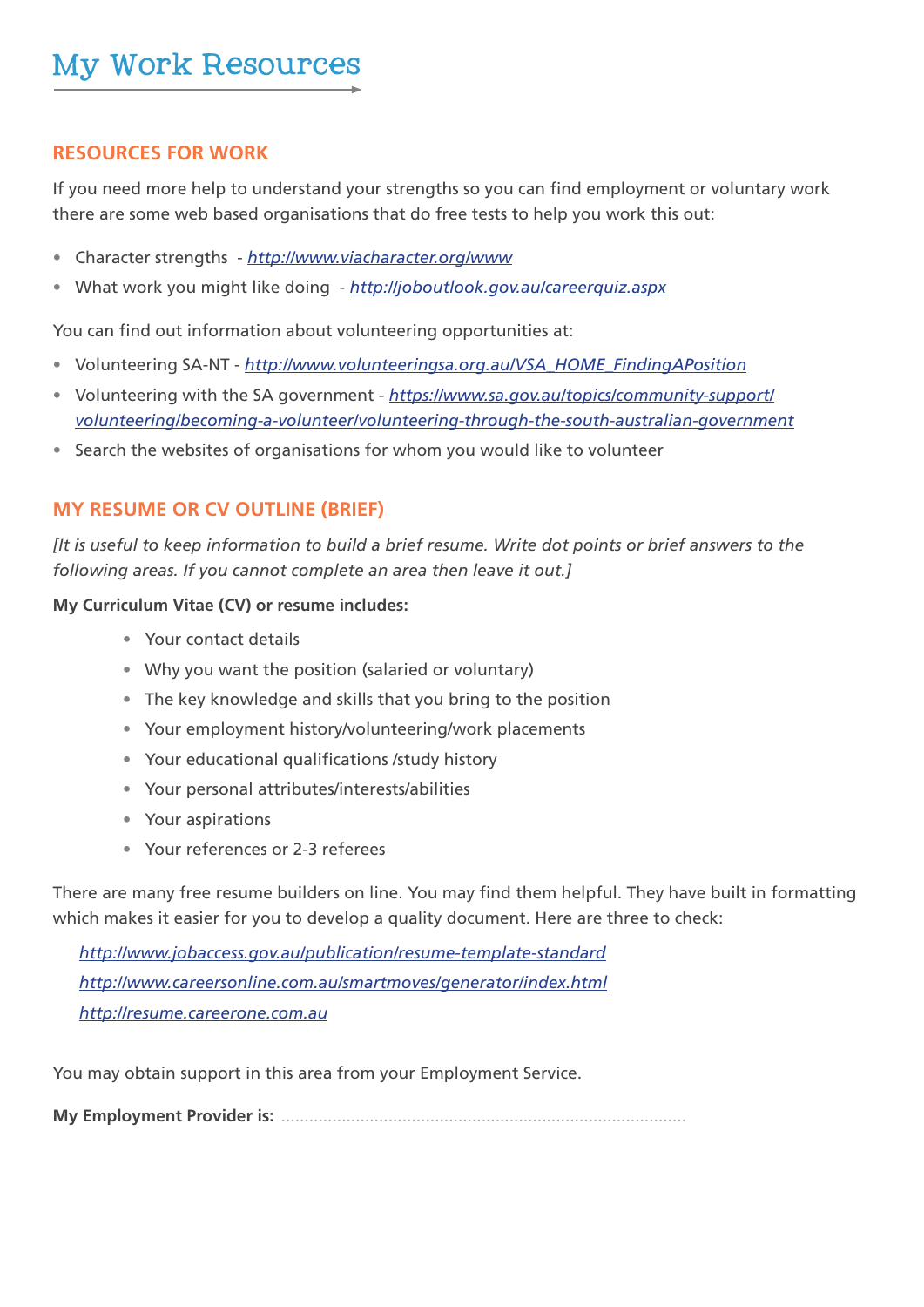# **EXAMPLE OF A SIMPLE RESUME**

[Source: this example is based upon a sample from Australian Government's Job Access website *http://www.jobaccess.gov.au/publication/resume-template-standard*]

# RESUME FOR **(YOUR FULL NAME)**

### **CONTACT DETAILS**

| Contact phone no.: (include area code) |                                |
|----------------------------------------|--------------------------------|
| Mobile phone no.: (full number)        |                                |
| Email address:                         | (check you have this accurate) |
| Postal address:                        | (City, STATE, Postcode)        |

**CAREER OBJECTIVE** *[The title and number of the job you are applying for.] […or write a sentence or two about the kind of work that you would like to do and the skills you want to develop.]* 

e.g. I wish to apply for the Senior Florist position 0456 with Australian Floral Design. I have 4 years experience as a general florist and I wish to refine my skills in working with Australian native flowers.

**EMPLOYMENT HISTORY** *[List jobs you have done paid and then voluntary.]*

*[List each job by the year you started and the year you ended work there. Start the list with your most recent job first and work backwards.]*

```
e.g. June 2011 – December 2015 Receptionist for Harold Bloggs Pty Ltd
• [Briefly dot point what duties you did and or skills you acquired.]
•
```
### **EDUCATION**

*[Start your list with your highest and most recent formal qualification and end with the last year of high school that you completed. Start with the year you gained your qualification, then the name of course or degree, and the place you received the qualification e.g. TAFE or University.]*

e.g. 2012 Certificate IV in Floristry Adelaide TAFE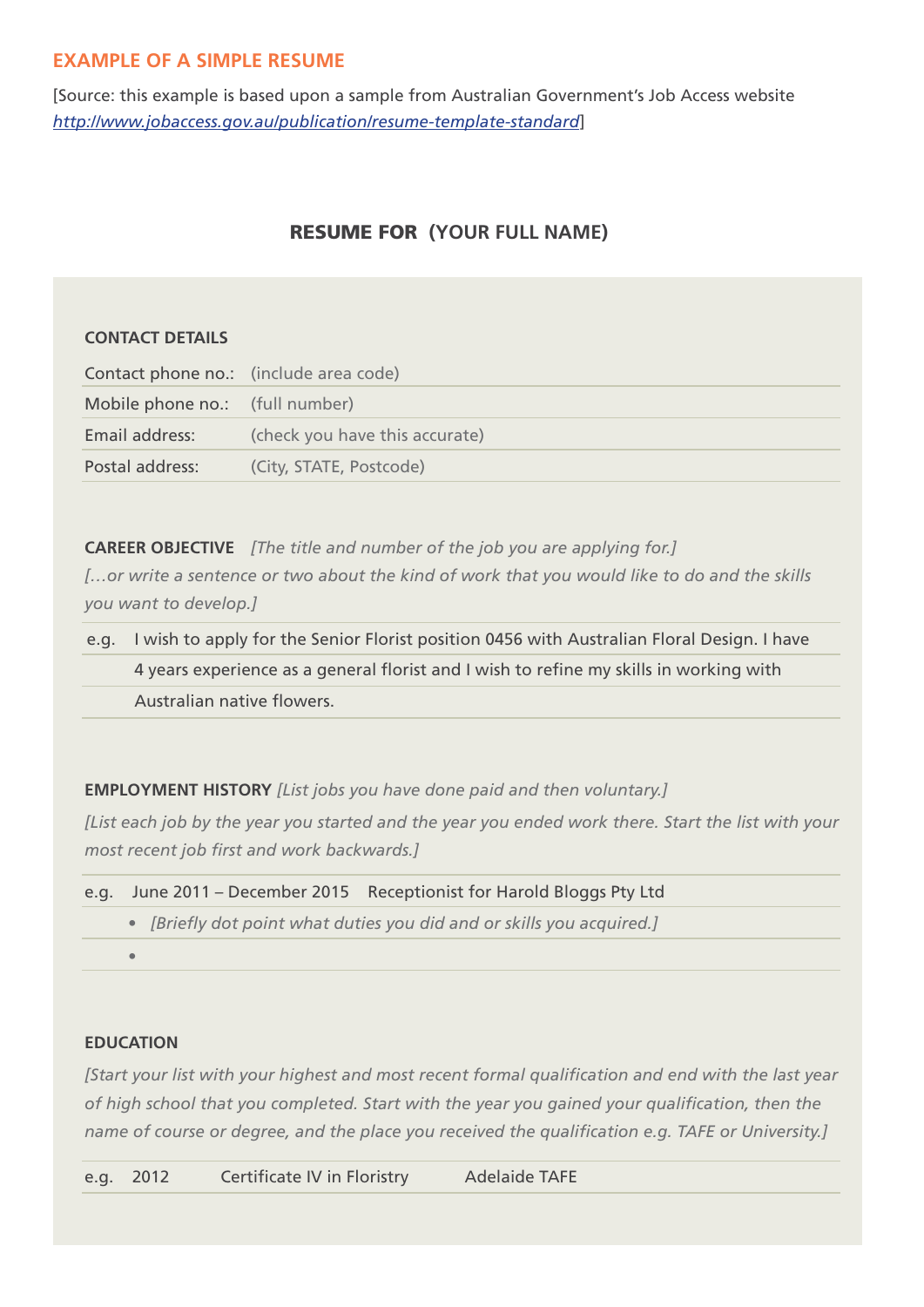### **SHORT COURSES**

*[Name of educational institution, then the title of the course and the date you were awarded it.]* 

e.g. WEA Arranging Australian Wildflowers 1-3 August 2015

#### **RELEVANT SKILLS**

*[List the most important skills that you have gained from your paid or volunteer work.* 

*e.g. customer service.]*

|  | $\bullet$ [skill]                        |
|--|------------------------------------------|
|  | $\bullet$ [skill]                        |
|  | e.g. • Receive and store floristry stock |
|  |                                          |

**•** Preparation of accurate quotation on floristry products

#### **SPECIAL ACHIEVEMENTS**

*[Provide the title and date for work or skill-related awards you have achieved.]*

e.g. 'Most Outstanding Arrangement of Australian Natives' awarded 23 September 2015 by Australian Flower Industry National Awards 2015.

#### **HOBBIES AND INTERESTS**

*[Write about skills that may have relevance to your current job application.]*

e.g. Cultivating Australian native orchids (shows you understand Australian horticulture)

#### **REFEREES**

*[Provide the contact details for 2-3 people that you have recently worked with (paid or voluntary) or ask teachers that you have studied with recently if you have limited work experience.]*

| <b>FULL NAME:</b>                                       |
|---------------------------------------------------------|
| Position title and Business or educational institution: |
| (Area code) phone no.:                                  |
| Mobile phone no.:                                       |

*[Repeat for all referees.]*